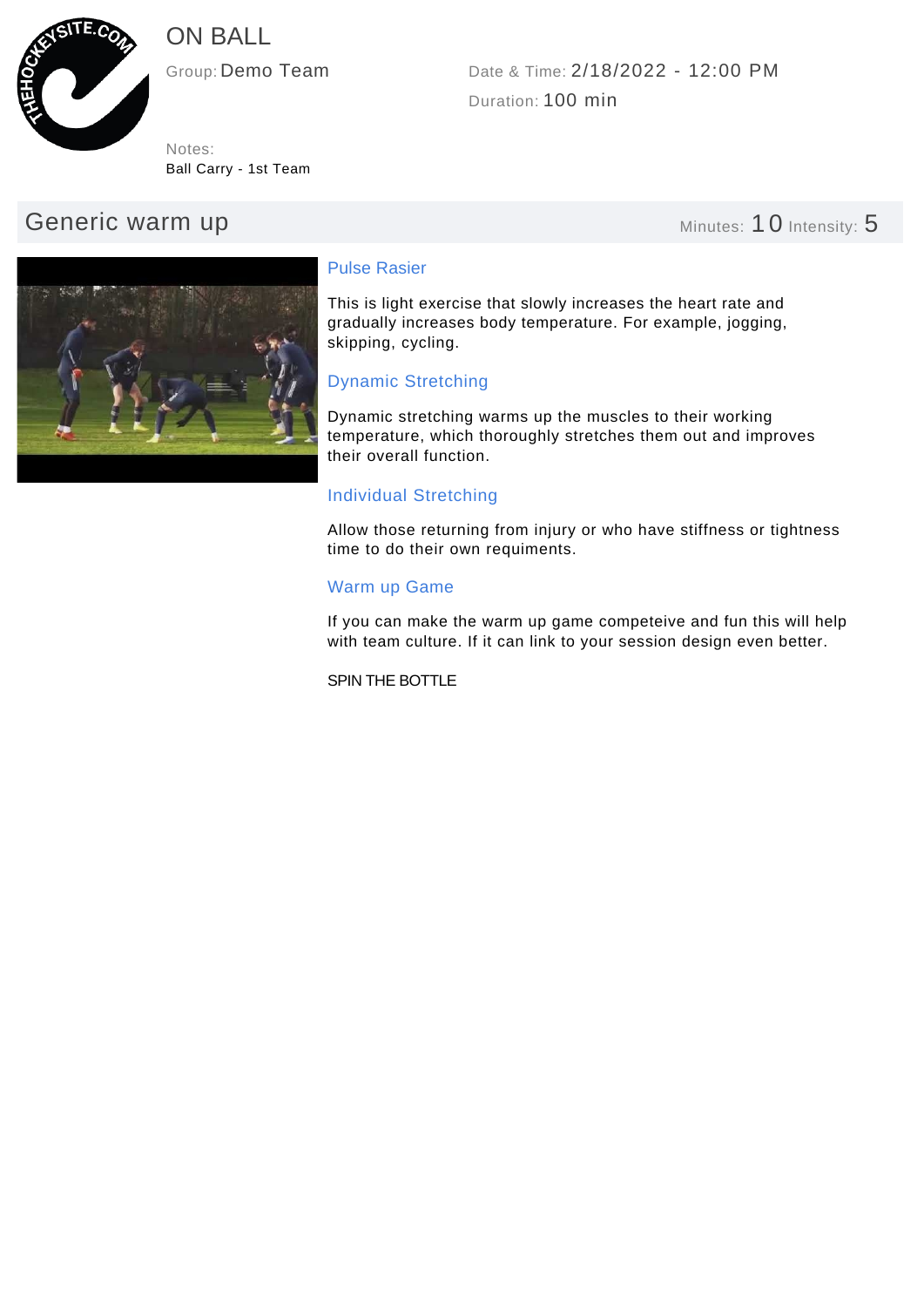# Ball Carry - "CHOOSE A SIDE" Minutes: 15 Intensity: 6



### Resources

Equipment: Balls, Cones(One coloure),Goal Number of Players: No Limit (Set up muliple stations to avoid large cues and inactivity)

## Duration

15 mins

Set up muliple stations to avoide cueing and inactivity. This will also allow for high repetition levels.

#### Purpose

To technically devlope the use of ball carry to help execute individual 1v1 elimination

## **Organisation**

The exercise is set out with left hand (yellow) ball carry and right (Red) hand ball carry.

The cones represent the body of a defender only. Players must ball carry with the appropaite technique for side of pitch they are on and then use this to elimnate the "player" inside or outside.

\*note this group where in a explortiy phase of learning - their only prior knowlege was the ball carry position for traverling.

Finish with a Shot. GK can be included if included focus on shooting across goal. The GK would focus on positioning and tracking ball and player.

# Variations

Easier:

Tempo of execution reduce

Distance between cone bigger = more time to get back into a good ball carry shape

Harder:

Tempo of execution increase

Distance between cone make smaller = Less time to get back into a good ball carry shape

# Coaching Points

Ball position in Carry Grip of Left Hand Carry with vision Boady orintation Elimination distance Distance of execution of elimination Exit of ellmination - Retutning back to correct ball carry technique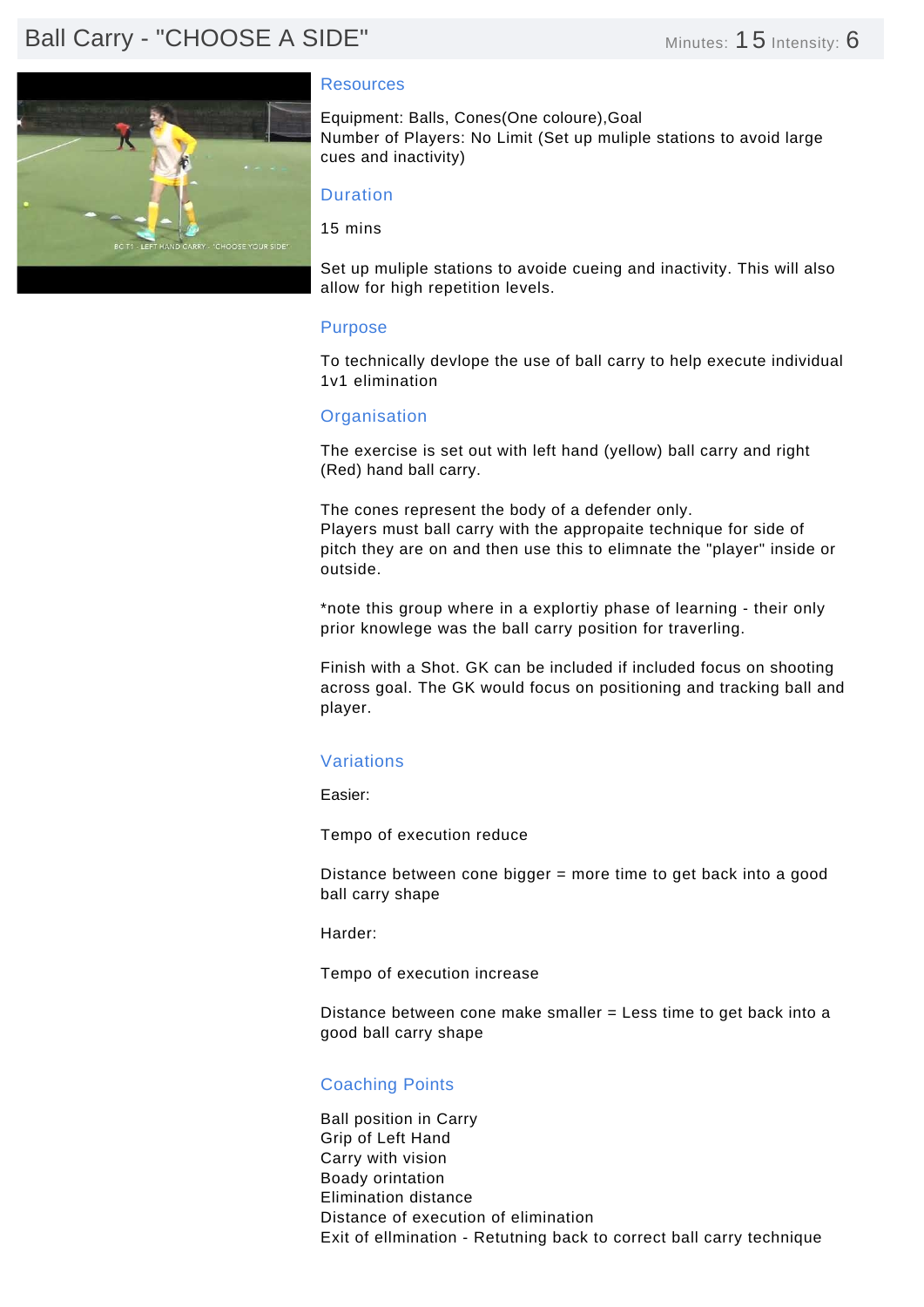# Ball Carry - "READ THE INFORMATION" Minutes: 15 Intensity:



#### **Resources**

Equipment: Balls,Cones(One coloure),Stripes/spots diffrent coloure from cones,Goal

Number Players: No Limit (Set up muliple stations to avoid large cues and inactivity)

This time we add the stick into to the equations for a visual cue to help aid developement of decsison making in elimination.

The stick is represented by a diffrent coloure and with Stripes/spots markers.

#### Duration

15mins

Purpose

To Techniqically develope the use of ball carry to help execute individual 1v1 elimination through a vison carry

#### **Organisation**

The exercise is set out with left hand (yellow) ball carry and right (Red) hand ball carry.

The cones represent the body of a defender only. The opposite coloure spots or strips represent the stick of the opptions and the "information" the ball carrier must read.

Players must ball carry with the appropaite technique for side of pitch they are on and then use this to elimnate the "player" inside or outside based on the preset information given to them through the strips/spots.

For now the players must go the opposite way to the "stick" information that is pre-set. Still focusing on the left hand and right hand carry diffrences partically in Ball postiton.

Finish with a Shot. GK can be included if included focus on shooting across goal. The GK would focus on positioning and tracking ball and player.

#### Variations

Easier:

Easier:

Tempo of execution reduce

Distance between cone bigger = more time to get back into a good ball carry shape

Harder:

Tempo of execution increase

Distance between cone make smaller = Less time to get back into a good ball carry shape

Create diffrent stick angles with the strips/spots to make the ball movement more challenging allowing the more competent players to go around the stick side (2D Elimination only) also and not to the free space only. Can develope to adding in 3D elimination over the stick (Strips/spots)

#### Coaching Point

Ball position in carry Grip of left hand Carry with vision Boady orintation Elimintion distance Distance of execution of elimination Exit of ellmination - Retutning back to correct ball carry technique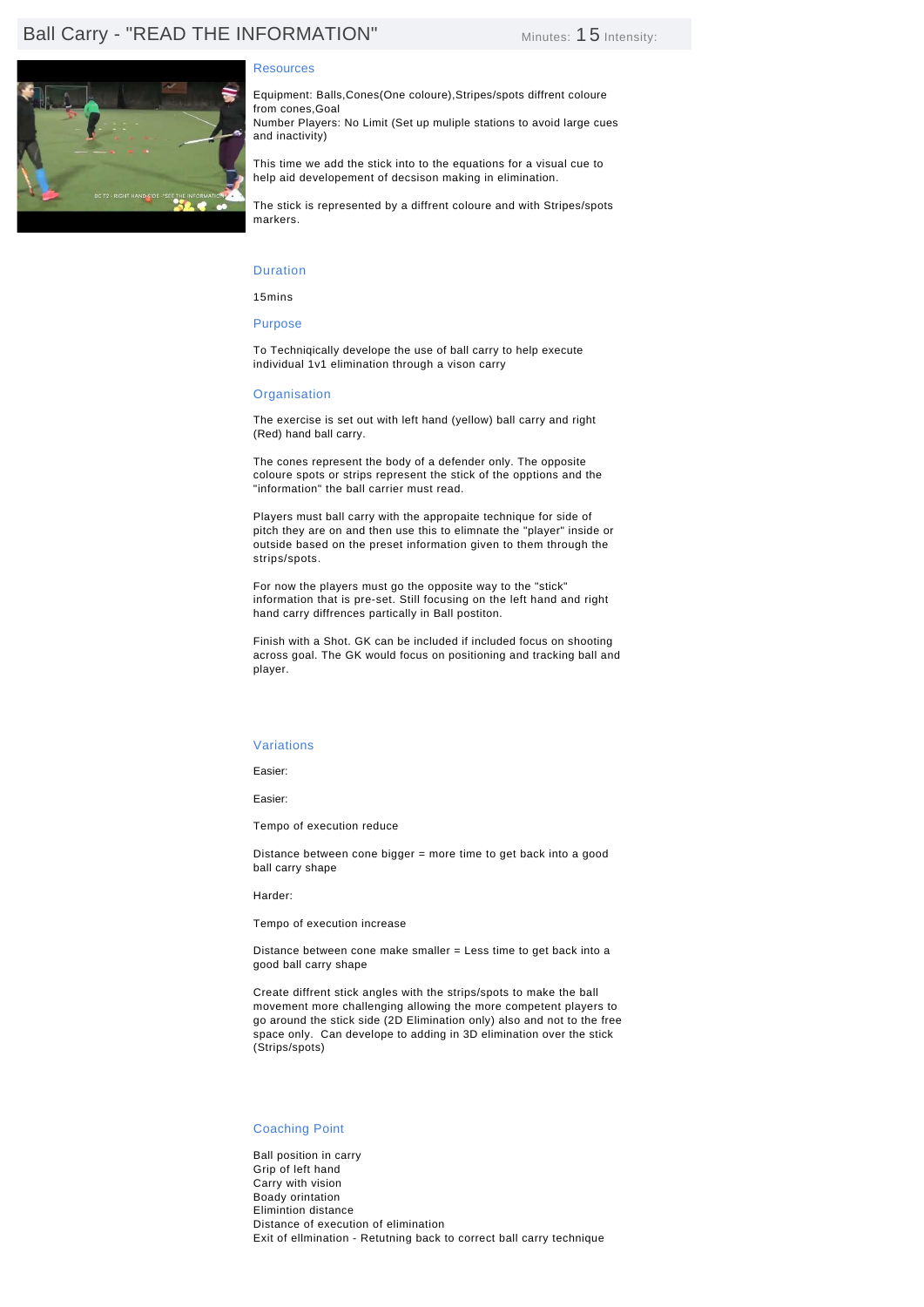# Ball Carry - "READ THE INFROMATION 2.0" Minutes: 15 Intensity:



# **Resources**

Equipment: Balls, Cones(One coloure),Goal Number of Players: No Limit (Set up muliple stations to avoid large cues and inactivity)

# Duration

20 mins

#### Purpose

To technically devlope the use of ball carry to help execute individual 1v1 elimination and to aid decsion making porecess based on the players ability to see thier information. (Carry with Vision)

#### **Organisation**

2 defenders in a channel left or right hand side are defeding the goal behind them. They must give clear and early information with their stick (Forhand/Backhand) to aid the decision making porcess of the ball carrier with varied information. The ball carrier to start must go to the free side (Side without stick)

This time the stick information will be live from a active player.

Players must again Carry in a posositon to always threaten the inside and direct line to goal. They must carry in posessiton where they can pass both side of the defender.

We again are trying to read the information in the 1v1 and make a decsion based on that information. Once the first defender is beaten we are looking to get back to the ball carry postion for the next 1v1.

Finish with a Shot. GK can be included if included focus on shooting across goal. The GK would focus on positioning and tracking ball and player.

### Variations

Easier:

Make it just 1 x 1v1 on leftt/rigth hand side Ask defencive player to give the varied information really early.

Harder:

Add more defencers so a channel of 3 x 1v1 Ask defencive player to give the varied information really late forcing the ball carrier to use their ball carry technique to gain infortion from defender.

Make the 1v1s live so no restrictions on defencer to provide information.

### Coaching Points

Ball position in carry Grip of left hand Carry with vision Boady orintation Elimination distance Distance of execution of elimination Exit of ellmination - Retutning back to correct ball carry technique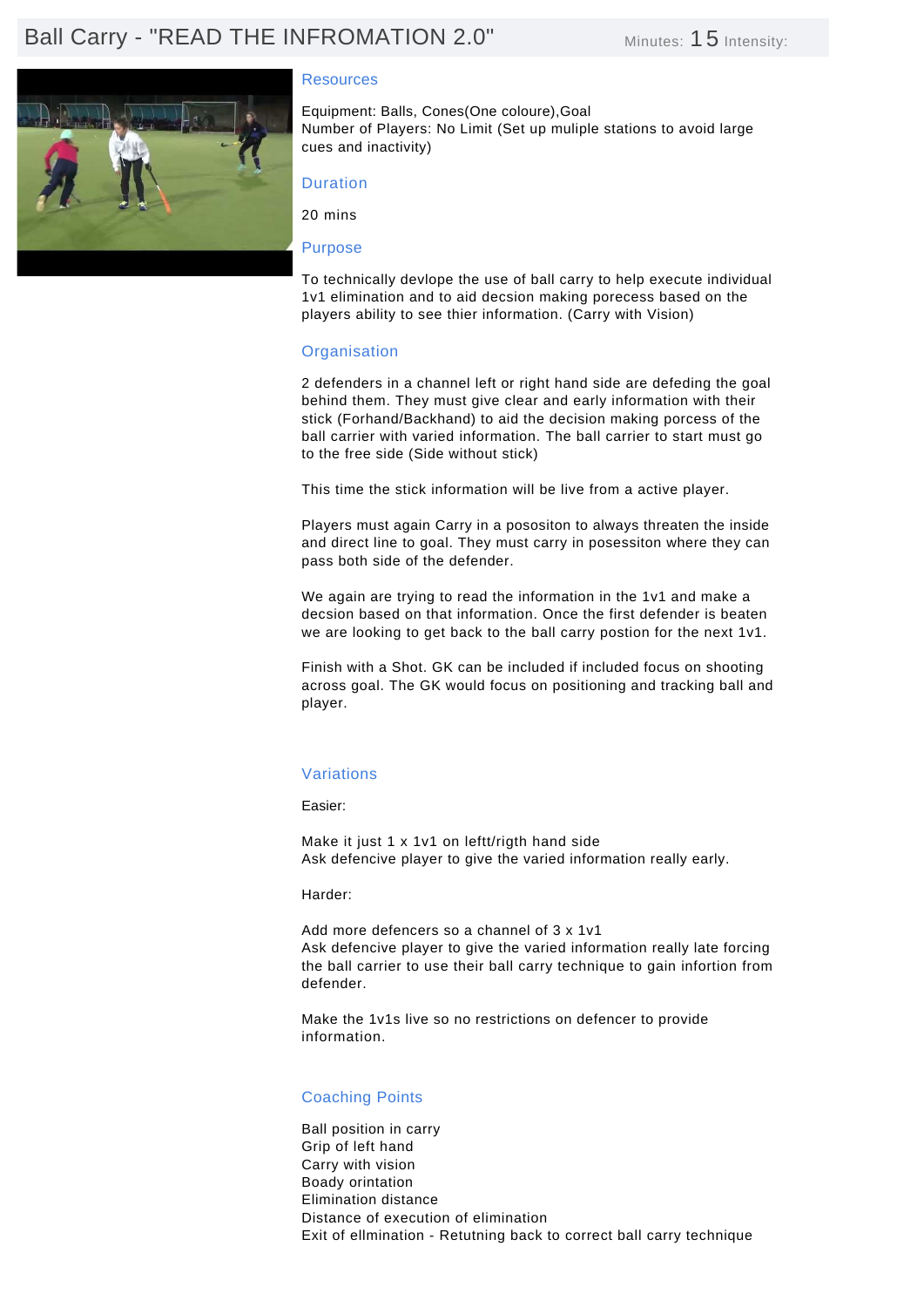# Ball Carry- "Eliminate 2v2" Minutes: 20 Intensity:



### Resources

Equipment: Balls, Cones (One coloure),Bibs (Two Colours), stripes No Players: No Limit (Set up muliple stations to avoid large cues and inactivity)

# **Durations**

15 mins

### Purpose

To create as many 2v1 using a good ball carry technique to eliminate. trying to make the 2v1 pass to eliminate the higher end of the pitch closest to offencive goal.

# **Organisation**

Set up multiple pitch channels 25+ divide each channel with cones. if you are perfroming over larger distace creat the end scoring lines with stripes.

To start the exercise the offencive player starts on baseline and passes a free pass to their team mate. the game is then live. Trying to focus on the 1v1 elimination with ball movemnt been against the first defender making the second defender the 2v1 situation cloest to attcking goal.

To score players have to carry over the end line or into end zone.

If you score you turn and burn.

# Variations

Easier:

Increase pitch space to allow for more room Make 3v2 in offencive.

Harder: Make 3v3 allows for more opptunity to creat muktiple 2v1 situations encouranding more 1v1 elimination.

# Coaching Points

Ball position in carry Grip of left hand Carry with vision Boady orintation Elimination distance Distance of execution of elimination Exit of ellmination - Retutning back to correct ball carry technique Focus on the ball carrier eliminating 1v1 first to creat a clear 2v1 higher up the pitch